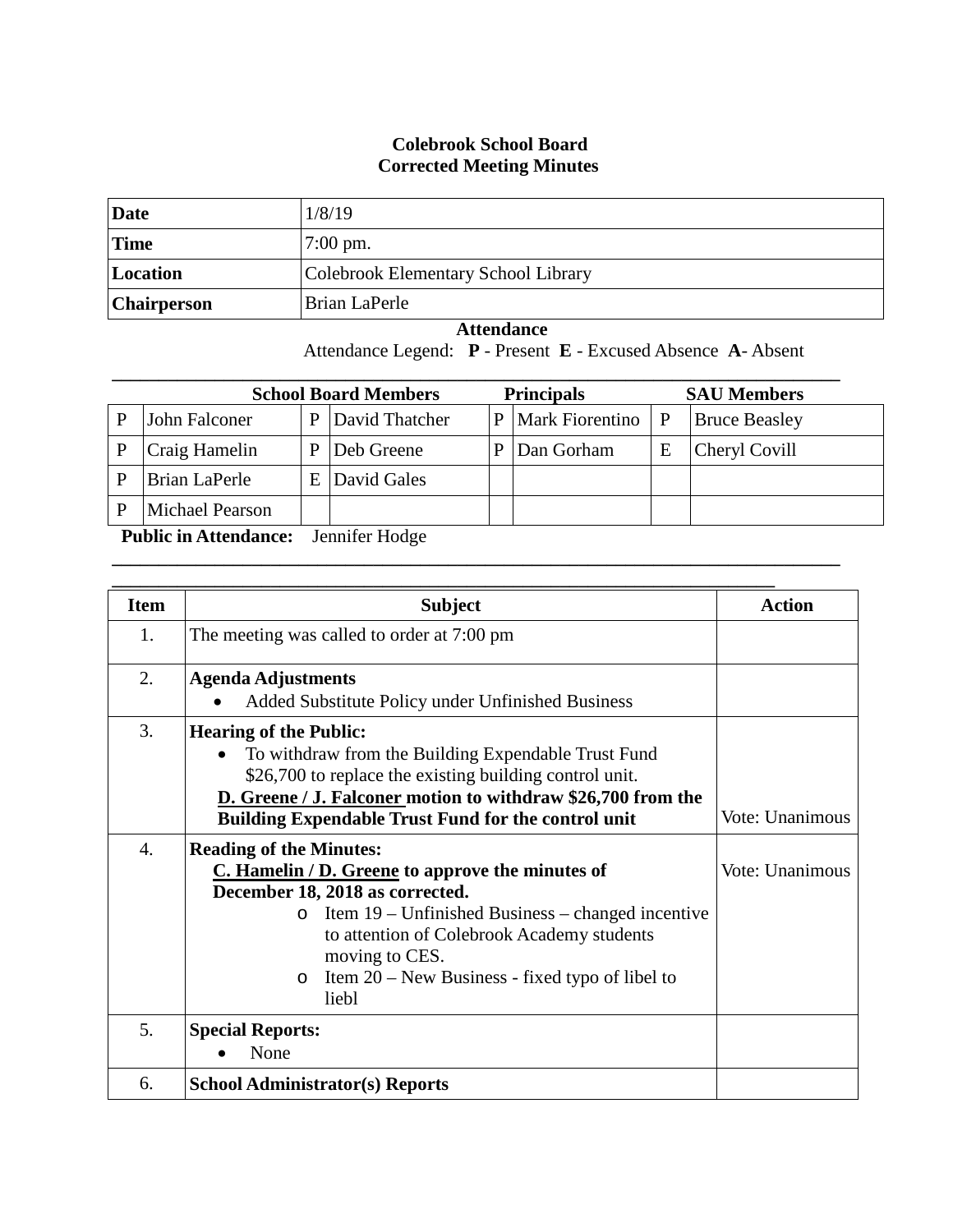|    | <b>Colebrook Elementary - Dan Gorham</b>                                                                               |  |
|----|------------------------------------------------------------------------------------------------------------------------|--|
|    | Our School Wide spelling bee will be held on Thursday,                                                                 |  |
|    | January $17th$ , the winner will represent CES at the state                                                            |  |
|    | spelling bee in Concord.                                                                                               |  |
|    | On the 15 <sup>th</sup> and 16 <sup>th</sup> CES will have their quarterly data team                                   |  |
|    | meetings. This is where they look at every student testing                                                             |  |
|    | with STAR and reflect on the progress they are making and<br>then make determinations on what should be altered to     |  |
|    | improve future progress.                                                                                               |  |
|    | The Administrative Day on the $18th$ , Mark and Dan will be                                                            |  |
|    | observing Canaan's ALICE training as they begin preparing                                                              |  |
|    | for their own trainings in June.                                                                                       |  |
|    | On the 17 <sup>th</sup> CES will have their annual intruder drill. This                                                |  |
|    | helps prepare the students for an intruder conflict. CES will                                                          |  |
|    | be practicing as they have in the past, but hopefully will                                                             |  |
|    | change the procedure after our staff goes through the ALICE                                                            |  |
|    | training.                                                                                                              |  |
|    | January's newsletter was passed out.<br><b>Colebrook Academy - Mark Fiorentino</b>                                     |  |
|    | Gearing up for upcoming finals.                                                                                        |  |
|    |                                                                                                                        |  |
| 7. | <b>Superintendent's Report: Bruce Beasley</b>                                                                          |  |
|    | The Collaborative Committee met on January 3, 2019 in                                                                  |  |
|    | Stewartstown. The agenda included planning the upcoming<br>Community Forums which are intended to gather questions     |  |
|    | from taxpayers that must be answered in advance of asking                                                              |  |
|    | them to make a binding vote on the future of education in this                                                         |  |
|    | area. The forums are scheduled for January 9 <sup>th</sup> in Canaan,                                                  |  |
|    | January 24 <sup>th</sup> in Stewartstown, February 12 <sup>th</sup> in Colebrook, and                                  |  |
|    | February 18 <sup>th</sup> in Pittsburg. All meetings are scheduled to                                                  |  |
|    | begin at 6:30 p.m.                                                                                                     |  |
|    | B. Beasley was able to attend the first grade production of                                                            |  |
|    | "The Grinch". Jeanine Brady, the first grade teacher should be                                                         |  |
|    | proud of their performance and is to be commended for                                                                  |  |
|    | pushing back the walls of the classroom and finding ways to<br>get her parents involved in their children's education. |  |
|    | B. Beasley wasn't able to attend either concert at Colebrook                                                           |  |
|    | but was able to attend the one in Pittsburg. The high school                                                           |  |
|    | chorus section was very good. B. Beasley heard the chorus                                                              |  |
|    | and the band at the Colebrook concerts were great as well.                                                             |  |
|    | The 1 <sup>st</sup> Semester is coming to a close and with that many new                                               |  |
|    | schedules will go into effect. The guidance staff is hard at                                                           |  |
|    | work making this transition as seamless as possible. B.                                                                |  |
|    | Beasley will update the boards once he has a final count of the                                                        |  |
|    | students that are taking courses at one of the other two high                                                          |  |
|    | schools.                                                                                                               |  |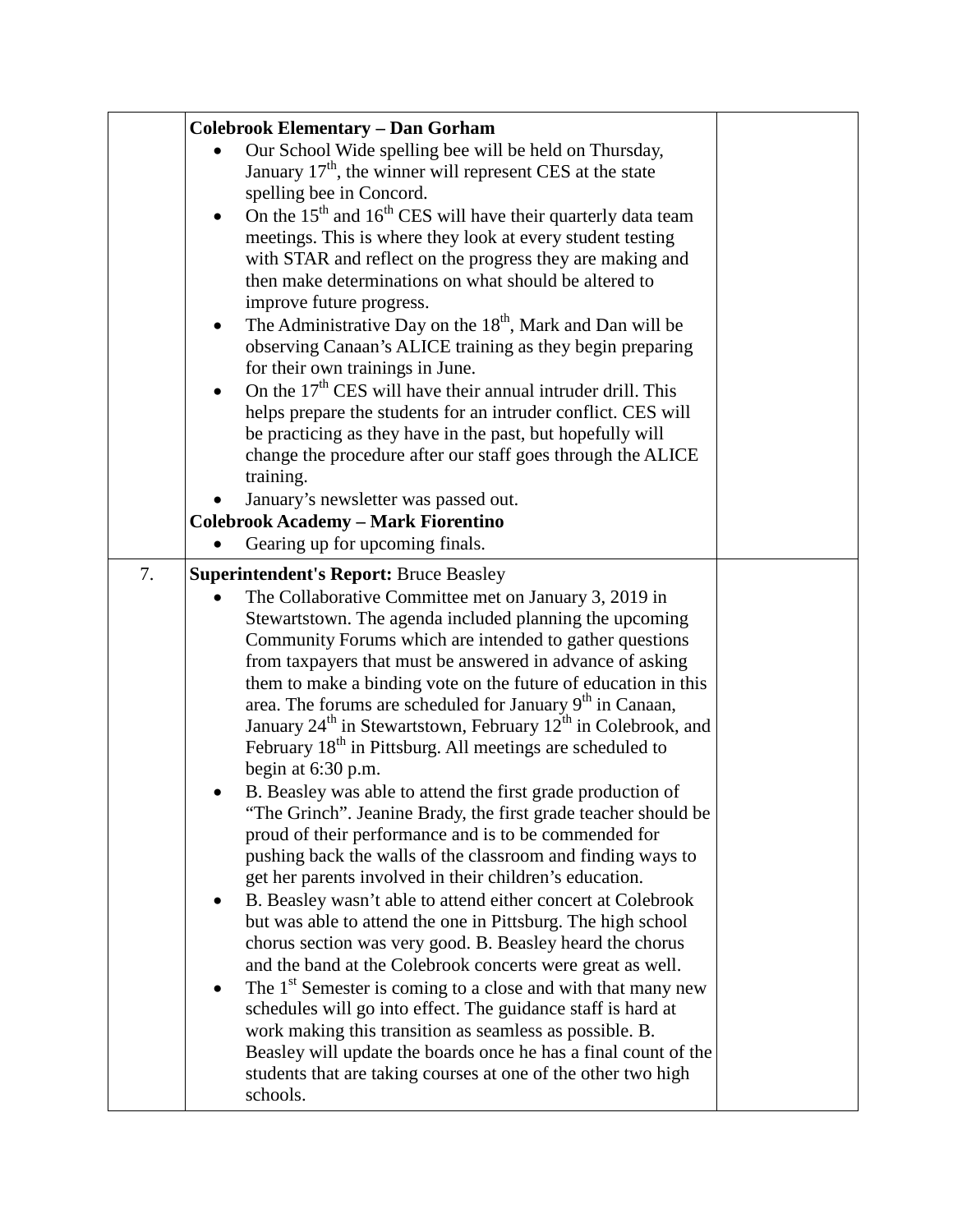|     | B. Beasley met with the school administration and school<br>counselors prior to vacation. They discussed individual school<br>needs and then they spent time planning on how they could<br>put schedules together so that they can support as many<br>students as possible in the coming year. This team has made<br>some terrific strides in offering as much as possible to the<br>students.<br>B. Beasley toured CES on a number of occasions and feels<br>very confident that there is ample space to transition CA.<br>While there will be some bumps along the way, B. Beasley<br>sees this as very doable and look forward to further<br>conversations.<br>B. Beasley met with the CES staff and discussed this<br>$\bullet$<br>transition. They have some concerns but nothing that B.<br>Beasley feels is a deal breaker. B. Beasley plans on continuing<br>to meet with them going forward so that he is aware of any<br>other issues as soon as possible. B. Beasley plans to pull some<br>time together soon so that he can meet with staff from CA in<br>case they have concerns or issues that should be brought to<br>your attention.<br>There is a lot of work going on in the district and urges<br>everyone to be as informed as possible of this work as it will |  |
|-----|-------------------------------------------------------------------------------------------------------------------------------------------------------------------------------------------------------------------------------------------------------------------------------------------------------------------------------------------------------------------------------------------------------------------------------------------------------------------------------------------------------------------------------------------------------------------------------------------------------------------------------------------------------------------------------------------------------------------------------------------------------------------------------------------------------------------------------------------------------------------------------------------------------------------------------------------------------------------------------------------------------------------------------------------------------------------------------------------------------------------------------------------------------------------------------------------------------------------------------------------------------------------------------------|--|
|     | likely be a conversation point at the Town meeting in March.                                                                                                                                                                                                                                                                                                                                                                                                                                                                                                                                                                                                                                                                                                                                                                                                                                                                                                                                                                                                                                                                                                                                                                                                                        |  |
| 8.  | <b>Business Administrator's Report: Cheryl Covill</b><br>Handed out documents to be discussed later<br>$\bullet$<br>Hold a public meeting at the next meeting<br>$\bullet$<br>Hired the architect – fee $20,000$<br>$\bullet$<br>Devon Phillips let C. Covill know resignation of nurse at the<br>school.                                                                                                                                                                                                                                                                                                                                                                                                                                                                                                                                                                                                                                                                                                                                                                                                                                                                                                                                                                           |  |
| 9.  | NH School Board Association Business: John Falconer                                                                                                                                                                                                                                                                                                                                                                                                                                                                                                                                                                                                                                                                                                                                                                                                                                                                                                                                                                                                                                                                                                                                                                                                                                 |  |
| 10. | Look at website for upcoming workshops.<br>Co-Curricular Committee Report: Brian LaPerle                                                                                                                                                                                                                                                                                                                                                                                                                                                                                                                                                                                                                                                                                                                                                                                                                                                                                                                                                                                                                                                                                                                                                                                            |  |
|     | None                                                                                                                                                                                                                                                                                                                                                                                                                                                                                                                                                                                                                                                                                                                                                                                                                                                                                                                                                                                                                                                                                                                                                                                                                                                                                |  |
| 11. | <b>Building Committee: Craig Hamelin</b><br>None                                                                                                                                                                                                                                                                                                                                                                                                                                                                                                                                                                                                                                                                                                                                                                                                                                                                                                                                                                                                                                                                                                                                                                                                                                    |  |
| 12. | <b>Policy Committee Report: Deb Greene</b><br>Next meeting on $1/31 \& 6:00$ p.m.                                                                                                                                                                                                                                                                                                                                                                                                                                                                                                                                                                                                                                                                                                                                                                                                                                                                                                                                                                                                                                                                                                                                                                                                   |  |
| 13. | <b>Support Staff Committee Report: Michael Pearson</b><br>None                                                                                                                                                                                                                                                                                                                                                                                                                                                                                                                                                                                                                                                                                                                                                                                                                                                                                                                                                                                                                                                                                                                                                                                                                      |  |
| 14. | <b>Negotiations Committee Report: John Falconer</b><br>None                                                                                                                                                                                                                                                                                                                                                                                                                                                                                                                                                                                                                                                                                                                                                                                                                                                                                                                                                                                                                                                                                                                                                                                                                         |  |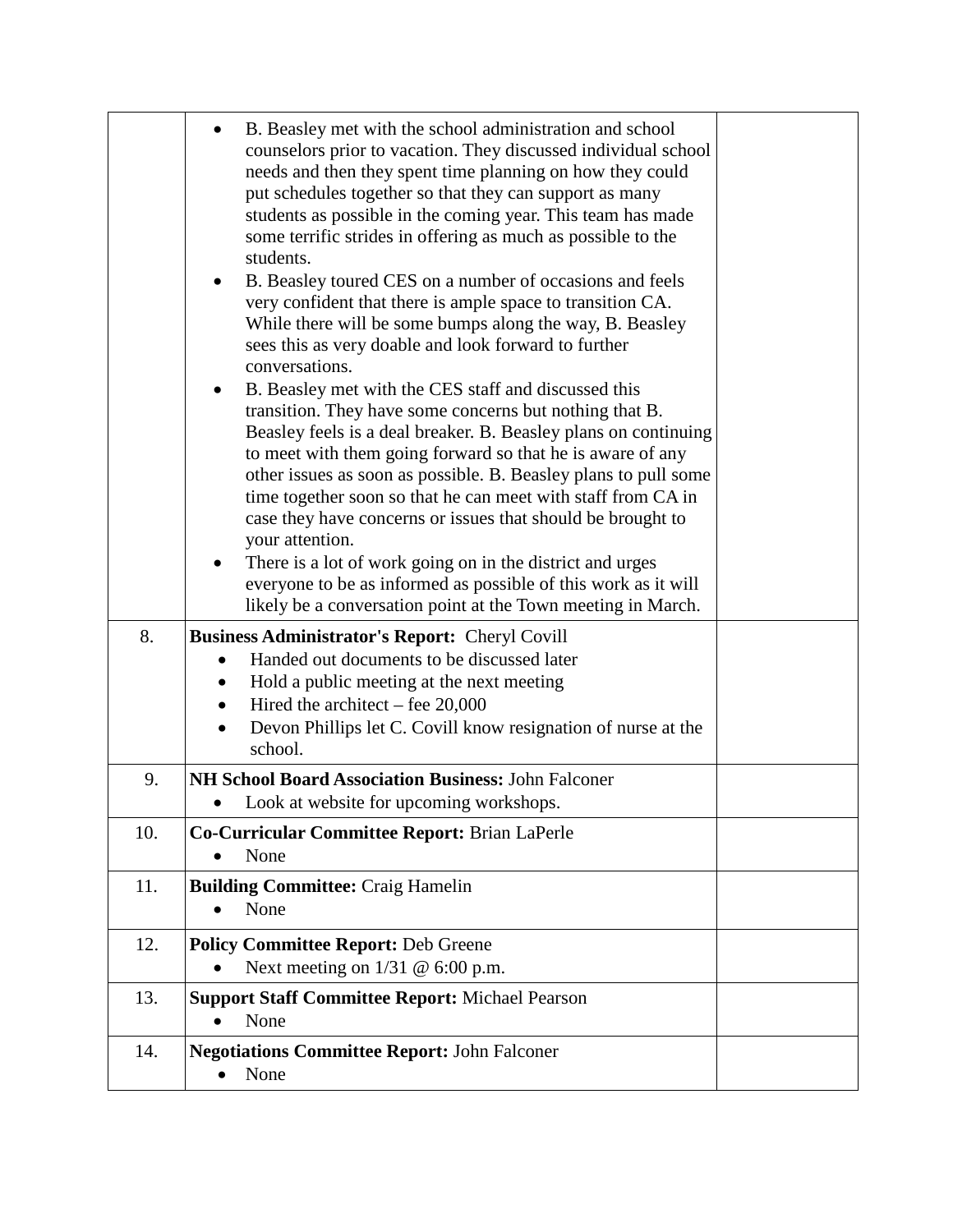| 15. | <b>Curriculum Committee Report: David Gales</b>                                                                                                                                                                                                                                                                                                                                                                                                                                                                 |  |  |
|-----|-----------------------------------------------------------------------------------------------------------------------------------------------------------------------------------------------------------------------------------------------------------------------------------------------------------------------------------------------------------------------------------------------------------------------------------------------------------------------------------------------------------------|--|--|
|     | None                                                                                                                                                                                                                                                                                                                                                                                                                                                                                                            |  |  |
| 16. | <b>Technology Committee Report: David Gales</b><br>Working on contract with New England Johnson Control -<br>language within the contract needed to be fixed.                                                                                                                                                                                                                                                                                                                                                   |  |  |
| 17. | <b>Regional Committee Report: Brian LaPerle</b>                                                                                                                                                                                                                                                                                                                                                                                                                                                                 |  |  |
|     | Show up, listen, and speak to the public on the importance of<br>going with Model 11.<br>Having a Warrant Article for each town so everyone can ask<br>the same questions.<br>Go to 1 Forum and listen to see what you can gain as Model<br>11 is explained.                                                                                                                                                                                                                                                    |  |  |
| 18. | <b>Colebrook Academy Committee: John Falconer</b>                                                                                                                                                                                                                                                                                                                                                                                                                                                               |  |  |
|     | To be removed from agenda                                                                                                                                                                                                                                                                                                                                                                                                                                                                                       |  |  |
| 19. | <b>Unfinished Business:</b><br>Budget:<br>Budget Analyze – keep in mind still 6 months out<br>O<br>before close of the year.<br>* Revenue Adjustments - \$39,967.25<br>$\div$ Total Estimated balance - \$290,467.25<br>$\div$ Other local Revenue - \$9,500.00<br>Unanticipated Tuition - \$260,000.00                                                                                                                                                                                                         |  |  |
|     | Green Sheet:<br>O<br>$\div$ Estimated increase - \$7,081,742.00<br>* Revised appropriations - \$6,971,728.00<br>$\div$ Estimated revenue - \$3,997,228.00<br><b> *</b> Revised revenue - \$4,088,695.00<br>❖ Raised by taxes - \$2,883,033.00<br>State portion - $$315,873.00$<br><b>↓</b> Local portion - \$2,567,160.00<br>\$16.09 per 100 increase over prior year \$1.53<br>O<br>Yellow Sheet: Cost Savings relocating the HS to<br>O<br><b>CES</b>                                                         |  |  |
|     | $\div$ Proposed Cost - \$265,111.00<br>❖ Lib. Equip. $-$ \$23,772.00<br>$\div$ Total cost of renovation - \$276,997.00<br>$\triangle$ Potential cost savings by closing the HS<br>$-$ \$432,360.00<br>$\div$ Net potential cost savings - \$155,363.00<br>This does not include the handicaps bathroom and it<br>O<br>eliminates the cross town busing.<br>$CES / CA$ – Combining Schools – B. Beasley spoke on in<br>Superintendent Report.<br>B. Beasley asked the board for himself and C. Covill<br>$\circ$ |  |  |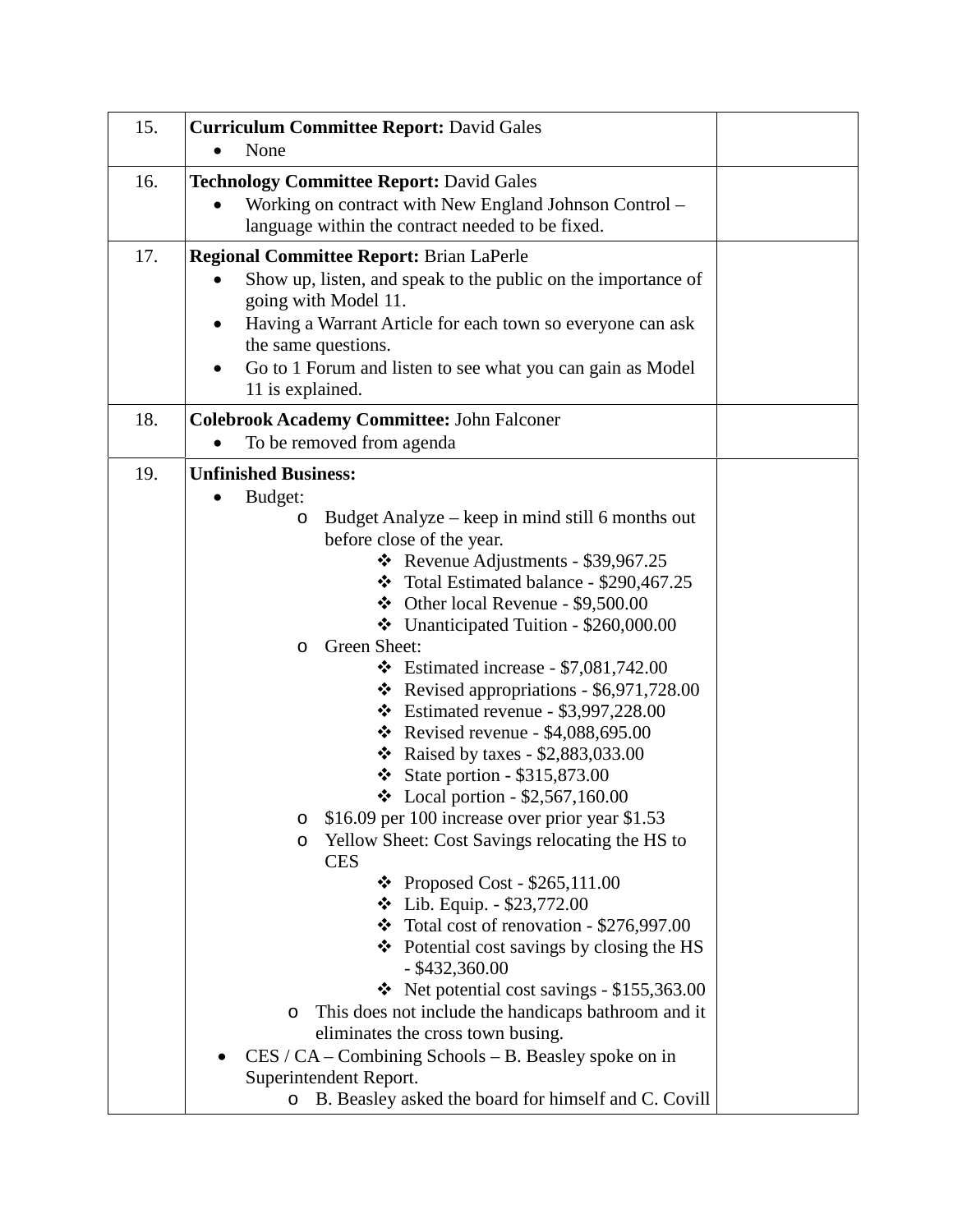|     | to analyzes some figures on moving the SAU 7<br>office from the white house into the CA on the 1 <sup>st</sup><br>floor. Everyone agreed to have this done.<br><b>Budget Timeline:</b><br>January $23^{rd}$ – filing window for elected officials<br>February $5th$ – last day for petitioned Warrant<br>$\circ$<br>Articles - RSA 197:6<br>February $5th$ – public hearing at 6:00 p.m.<br>$\circ$<br>February $12^{th}$ – annual report ready for the printer<br>$\circ$ |                 |
|-----|----------------------------------------------------------------------------------------------------------------------------------------------------------------------------------------------------------------------------------------------------------------------------------------------------------------------------------------------------------------------------------------------------------------------------------------------------------------------------|-----------------|
|     | March $7th$ – annual school District meeting @ 6:00<br>$\circ$<br>p.m.<br>Substitute Policy: $GCG$ – agreed @ SAU meeting to adopt.<br>M. Pearson / J. Falconer motion to accept GCG policy as<br>written and to go into effect immediately.<br>Support Staff spreadsheet: - B. LaPerle explained how the 0-<br>10 scale would work. Lite discussion.<br><b>J. Falconer / C. Hamelin</b> motion to approve the support staff                                               | Vote: Unanimous |
|     | spreadsheet changes based on the spreadsheet.                                                                                                                                                                                                                                                                                                                                                                                                                              | Vote: Unanimous |
| 20. | <b>New Business:</b><br>NHSBA delegate assembly / resolutions:<br><b>J. Falconer / D. Greene motion to go with the NHSBA</b><br>recommendations.<br>J. Falconer will be the delegate.                                                                                                                                                                                                                                                                                      | Vote: Unanimous |
|     | Warrant Article:<br>$\bullet$<br>Slight discussions on the draft Warrant Article on<br>$\circ$<br>Model 11<br>Presented @ Stewartstown on Jan. $7th$ and<br>$\circ$<br>approved.<br><b>J. Falconer / C. Hamelin motion to approve the Warrant</b><br>Article.<br>2019-2020 School Calendar:                                                                                                                                                                                | Vote: Unanimous |
|     | o April vacation will be April $27^{\text{th}}$ – May 1 <sup>st</sup> .<br>Girls Softball Coach nomination – Mike Ouellet<br>Special Education teacher – Carla Albers rest of this year.<br>paid by IDA funds.<br>C. Hamelin / D. Greene motion to accept Carla Albers<br>for the Special Education teacher for the rest of this year.                                                                                                                                     | Vote: Unanimous |
| 21. | <b>Other Business:</b><br>J. Falconer / D. Thatcher adjourn the meeting at 8:28 p.m.<br>Non-Public session in accordance with RSA 91-A:3, $II(c)$ –<br><b>Personnel matter – B. Beasley</b>                                                                                                                                                                                                                                                                                | Vote: Unanimous |
| 22. | <b>Information:</b><br>None                                                                                                                                                                                                                                                                                                                                                                                                                                                |                 |
| 23. | <b>Meetings:</b>                                                                                                                                                                                                                                                                                                                                                                                                                                                           |                 |